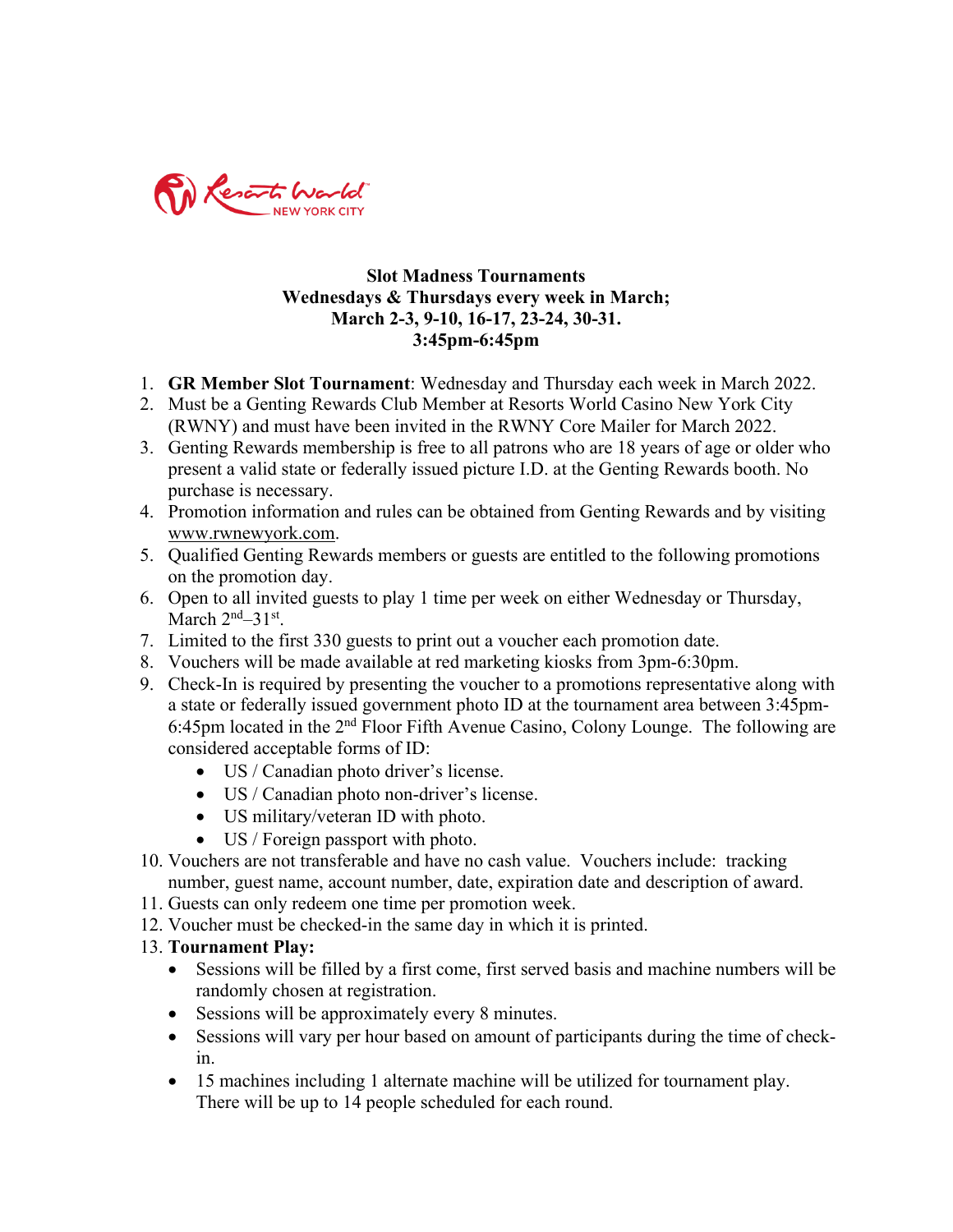- Each session, other than the last session of the day, will begin with a minimum of 7 participants.
- Each session will consist of 2 minutes of play.
- The last session of the evening will be around 7pm.
- After each round is completed, the score of each player will be recorded in the tournament system and will be posted on the screen.
- Each session round winner will receive a \$50 Gift Card awarded at the end of the round
- Only sessions with a minimum of 7 players will have a \$50 gift card distributed to the session winner. If a session begins with less than 7 players, there will be no gift card prize awarded for that session.
- Final prizes will be awarded at approximately 7:30pm.
- Prize awards will be based on the score of each player. Places will be from the highest to the lowest score. Any ties which result from session lay will result in each participant receiving the prize allocated for that place.
- Prize structure:

|           | FREE<br>PLAY |
|-----------|--------------|
| 1st Place | \$1,000      |
| 2nd Place | \$500        |
| 3rd Place | \$250        |
| 4th       | \$100        |
| 5th       | \$100        |
| 6th       | \$50         |
| 7th       | \$50         |
| Daily     |              |
| Total:    | \$2,050      |

\*Each Session winner will also receive a \$50 Gift Card\*

- 14. \$1000, and \$500 FSP Prizes are awarded in \$250 increments over multiple weeks.
- 15. Any malfunction during a guest's session that does not result in points earning and/or significantly interrupts their tournament game will be allowed to play in another session time under the discretion of management.
- 16. Winner names will be posted at the tournament area and announced on the casino floor through the PA system.
- 17. Free play prizes awarded will be uploaded into the player's account by 8pm.
- 18. All free play awarded will expire by the Friday of the following week.
	- I.E. Free Play won on Wednesday March  $2<sup>nd</sup>$  will expire at 5AM on March  $11<sup>th</sup>$ .
- 19. Free play rewards are non-transferable and have no cash value. Free play rewards are intended for use by the Genting Reward account holder that has the offer redeemed from their account. Any use of the offer by someone other than the account holder is not allowed and could render the account ineligible for future offers.
- 20. It is the responsibility of the guest to ensure that their card is properly inserted and that the system identifies them appropriately to qualify for entry.